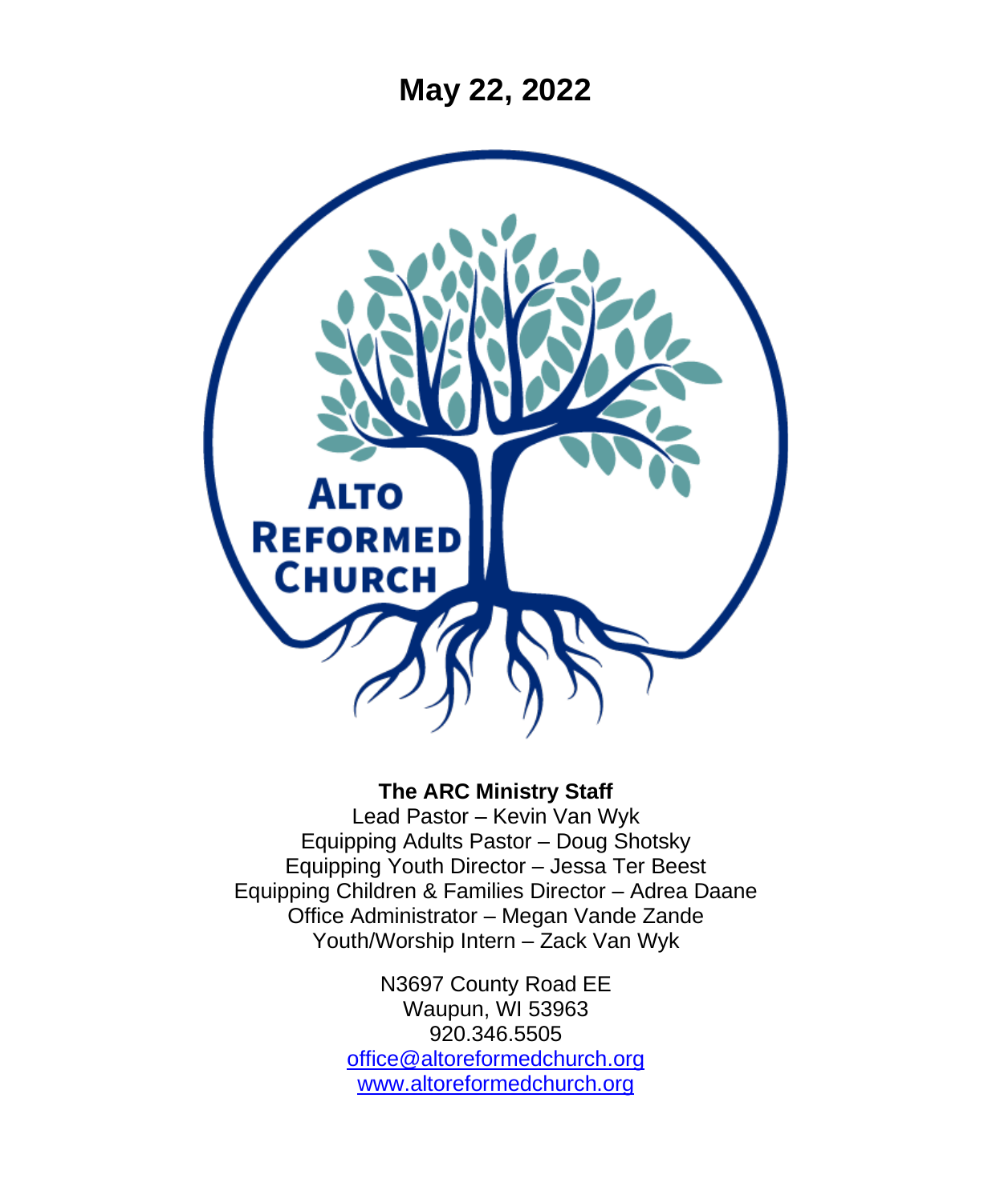#### **We Approach God**

Welcome & Announcements

Praise Singing "Majesty" Hymn #1 "Blessed Be Your Name" "Here I am to Worship"

Congregational Prayer

#### **We Hear God's Word**

Children's Message – Beth Redeker

Message Scripture – 1 Corinthians 4:6-8

## **We Respond to God**

Prayer "How Great Thou Art" Hymn #111

**Benediction**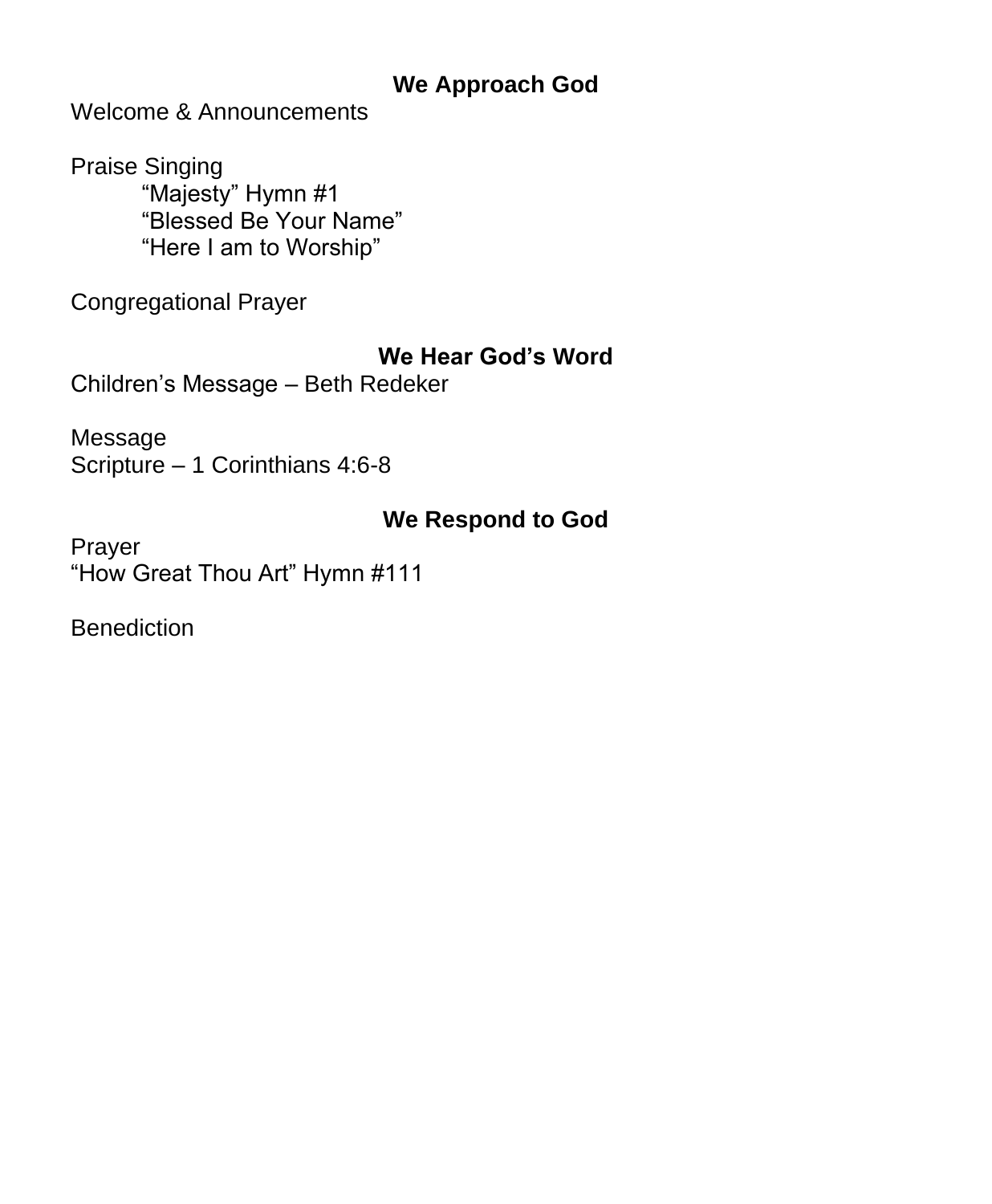## *Upcoming Events*

- **May 22** 8:30am Prayer Meeting
	- 9:30am Pastor Doug
		- 6:30pm Middle School Youth Group
- **May 23** 6:30pm High School + 8th grade Bible Study
- **May 24** 8:00am Prayer Meeting
- **May 25** 7:30pm High School Youth Group
- **May 29** 8:30am Prayer Meeting
	- 9:30am Pastor Kevin, Baptism Croix Loomans, Graduate Recognition

### *Youth News*

**Middle School** – It's Summer Send Off! Come to church for fun and games and to celebrate summer being here! Grab a summer calendar to give to a friend so they can join us for our activities! 6:30-8pm. We're asking all students to bring a 12 or 24 pack of soda tonight to restock our fridge for the summer. Thanks!

**High School** – It's our last youth group night of the school year! Come for a fun hang out with friends and coaches, 7:30-9pm. We're asking all students to bring a 12 or 24 pack of soda tonight to restock our fridge for the summer. Thanks!

# *Opportunities to Get Involved*

**Volunteer Opportunities –** Sign-ups for volunteer positions (greeters, nursery, parking assistance, media delivery, sound tech, video tech) are available at the Information Center. Additionally, if you would no longer like to volunteer in a certain area you can let Megan know or take your name off the appropriate list at the Information Center.

**A Journey through Genesis Vacation Bible School –** Join us June 20-24 from 9- 11:30am. Register your 3 year old - incoming 5th grade kids by May 31 $\mathrm{st}$  at [https://forms.gle/NE3SfY1sxMziWKk28.](https://nam12.safelinks.protection.outlook.com/?url=https%3A%2F%2Fforms.gle%2FNE3SfY1sxMziWKk28&data=05%7C01%7C%7C0788ca9993c348dddb6a08da287e6224%7C84df9e7fe9f640afb435aaaaaaaaaaaa%7C1%7C0%7C637866820524786632%7CUnknown%7CTWFpbGZsb3d8eyJWIjoiMC4wLjAwMDAiLCJQIjoiV2luMzIiLCJBTiI6Ik1haWwiLCJXVCI6Mn0%3D%7C3000%7C%7C%7C&sdata=4R5wretttGAg20bIB87jeLZNIqY2V0VZ14rFZ7FgROg%3D&reserved=0) Volunteer and snack donation sign-ups are available at the Children & Families Resource Center. Contact [Adrea](mailto:adrea@altoreformedchurch.org) with any questions.

# *Bulletin Board News*

**Offering** may be placed in one of the three white offering boxes located in the lobby. Upcoming benevolent schedule: 5/22 Missionary Salary, 5/29 One Waupun, 6/5 Missionary Salary, 6/12 Bible League International.

**Congrats** to Ron & Jean Vande Zande as they celebrate their 60<sup>th</sup> wedding anniversary on May 23rd .

Congrats to Donna Henker as she celebrates her 87<sup>th</sup> birthday on May 27<sup>th</sup>.

AMEN articles are due next Sunday, May 29<sup>th</sup>.

**Concert in the Park** – Heavenly Sounds Concert in the Park will be held on Thursday, May 26<sup>th</sup> at 6pm at West End Park in Waupun (across from the hospital). Invite your family and friends to join you for this special evening of hymns and Southern Gospel music. Please bring your lawn chairs. A freewill offering will be designated for the Christian Home back patio canopy. If there is